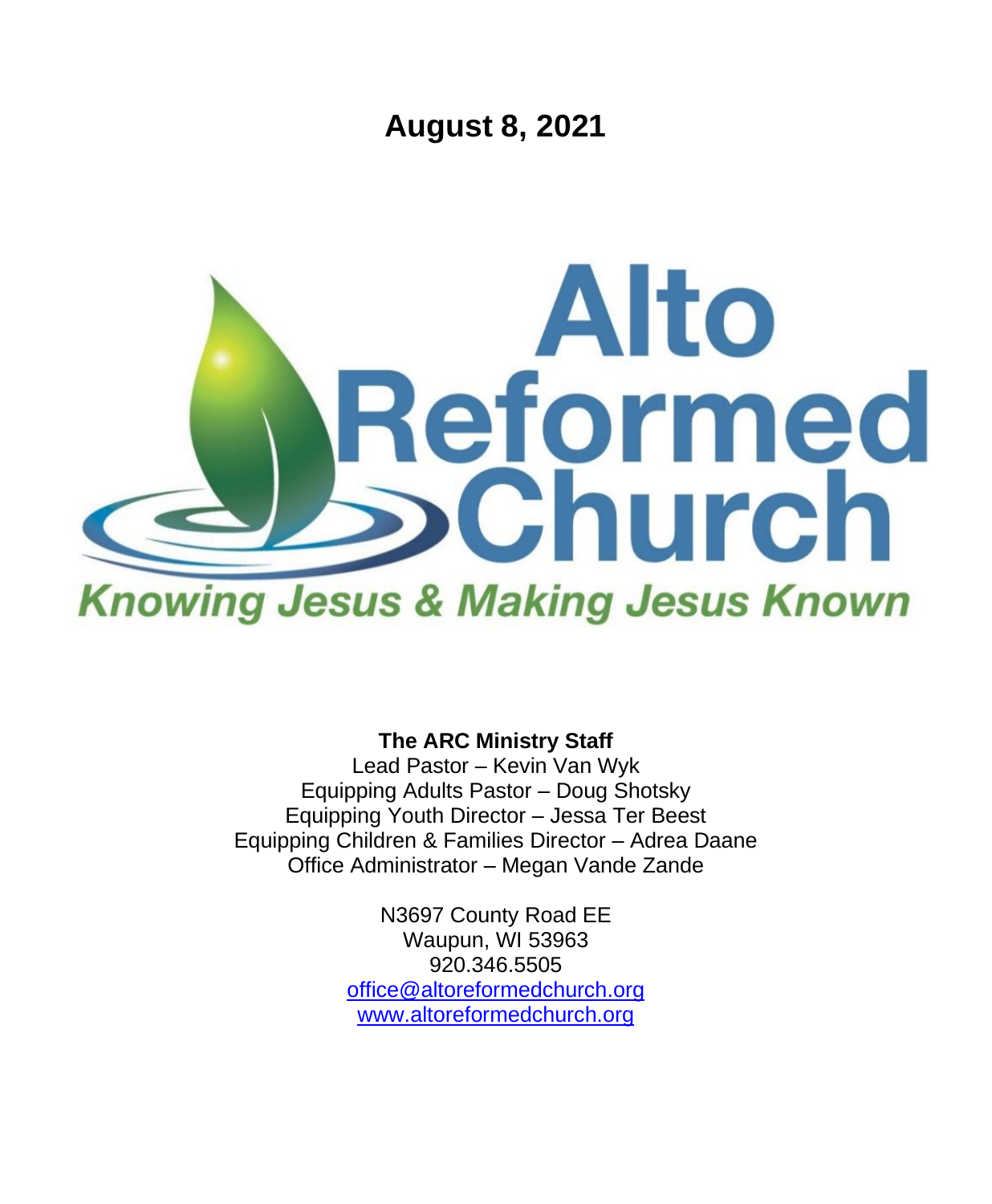### **We Approach God**

Welcome & Announcements The Apostle's Creed Praise Singing "In Christ Alone" "Revelation Song" "I Know Who Holds Tomorrow" Hymn #437

Congregational Prayer

### **We Hear God's Word**

Summer JAM – *Children 3 years old – incoming 5th grade are invited to the basement.*

Message – Identifying False Teachers Scripture – 2 Peter 2:1-12

## **We Respond to God**

Prayer **Communion** 

Blessing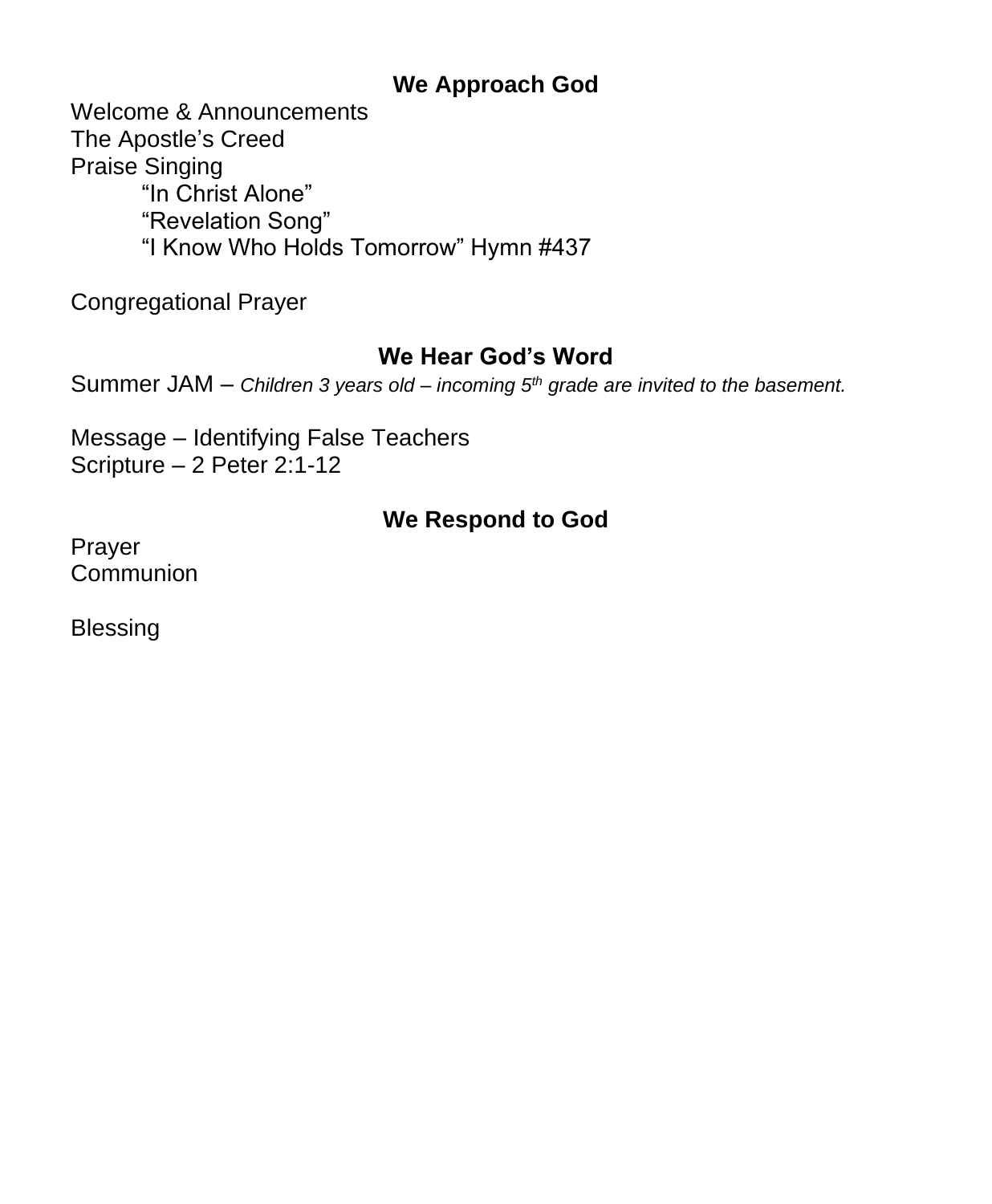

### **Sermon Notes: 2 Peter Week 2: Identifying False Teachers**

#### **Key Scripture: 2 Peter 2:1-12**

#### **What does Peter tell us false teachers look like?**

...the English word plastic is derived from the term false (plastos). In keeping with (the word's) roots, *plastic originally had the connotation of something not completely authentic. After all, plastic items often look as if they are manufactured from another substance...Thus plastic at first glance "deceives" consumers. In a similar way, false teachers deal in phony doctrine. Their theology is not really based on biblical truth, but only molded by false reasoning to appear genuine."*

-John Macarthur

#### **1. They're secretive.**

#### **2 Peter 2:1b -** *They will secretly introduce destructive heresies…*

*"Destructive (apoleias) means 'utter ruin' and speaks of the final and eternal condemnation of the wicked...That this Greek word has the sense of damnation can be seen by its use to describe those* who go through the wide gate in Matthew 7:13 (and)...its use to describe the fate of Judas in John *17:12...Peter marked those heresies as contrary to the gospel - They damn rather than save."*

*-John Macarthur*

#### **2. They deny Jesus is the only way.**

**2 Peter 2:1** - *even denying the sovereign Lord who bought them--bringing swift destruction on themselves.*

**3. They give Christianity a bad name.**

#### 2 Peter 2:2 - Many will follow their shameful ways and will bring the way of truth into disrepute.

**4. They're greedy.**

- **2 Peter 2:3a -** *In their greed these teachers will exploit you with stories they have made up.*
	- **5. They're arrogant.**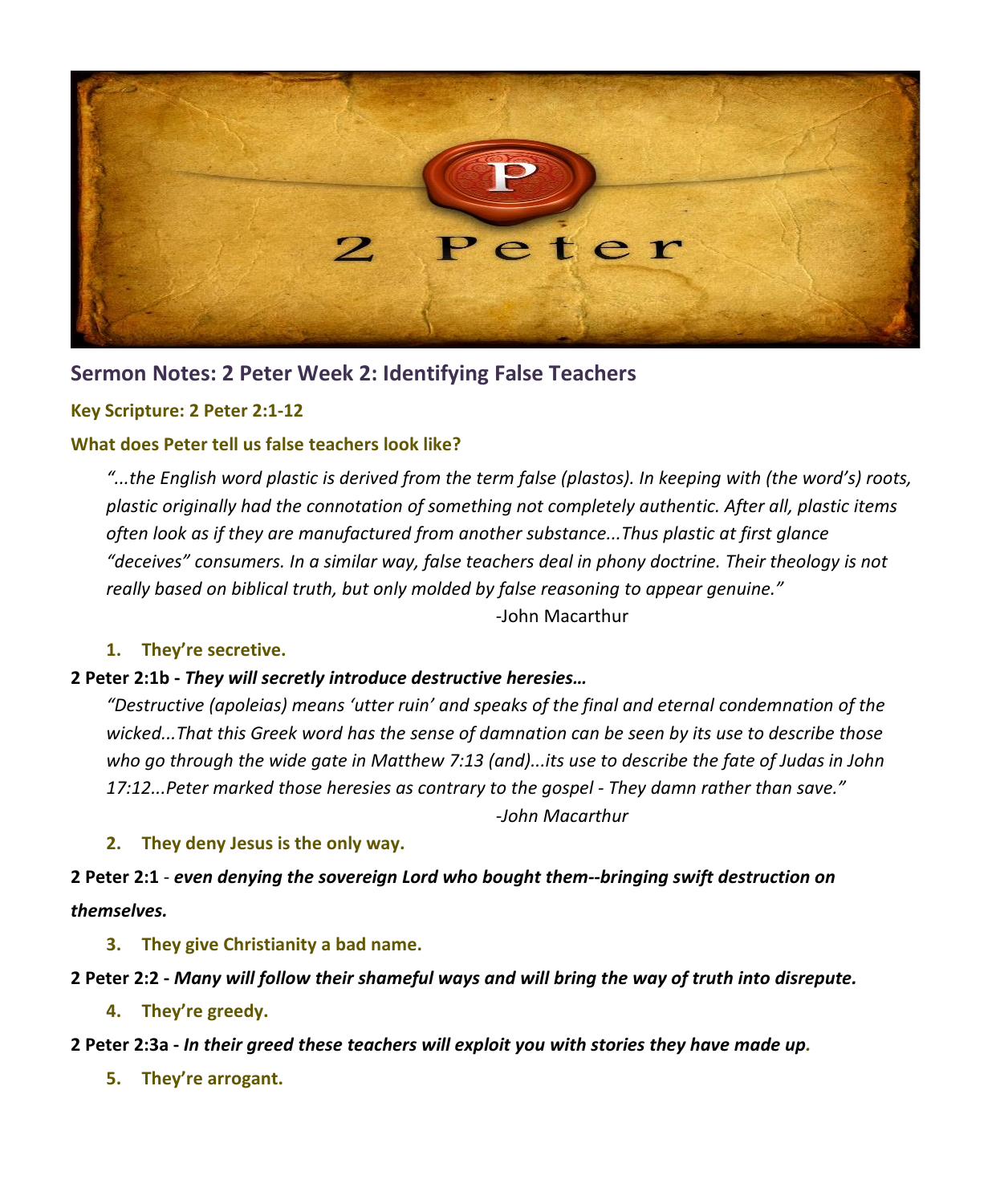2 Peter 2:11 - Bold and arrogant, these men are not afraid to slander celestial beings; yet even angels, *although they are stronger and more powerful, do not bring slanderous accusations against such beings in the presence of the Lord.*

#### **Application:**

**1. Start by asking yourself these questions:**

**A. Are you distressed by the filthy lives of lawless men? Are you tormented in your soul by lawless deeds you see and here? OR…**

- **B. Are you numb and desensitized to these things?**
- **2. Continually draw near to Jesus. All day. Everyday.**
- **3. If you're interested in digging a little deeper into 2nd Peter, check out these resources:**
	- 20 Minute teaching from David Pawson, which is the last 20 minutes of a 40-minute video. Fast forward to 19 minutes and 56 seconds into the teaching where he begins on the book of 2 Peter.

<https://www.youtube.com/watch?v=qJyTe0NZNVY>

• About a 1 page article from Tim White entitled: *"Better Never to Have Known."* This covers 2 Peter 2:20-22 and attempts to answer the question about what it means that it would have been better never to have known and fallen away.

<https://www.blogos.org/exploringtheword/better-never-known.php>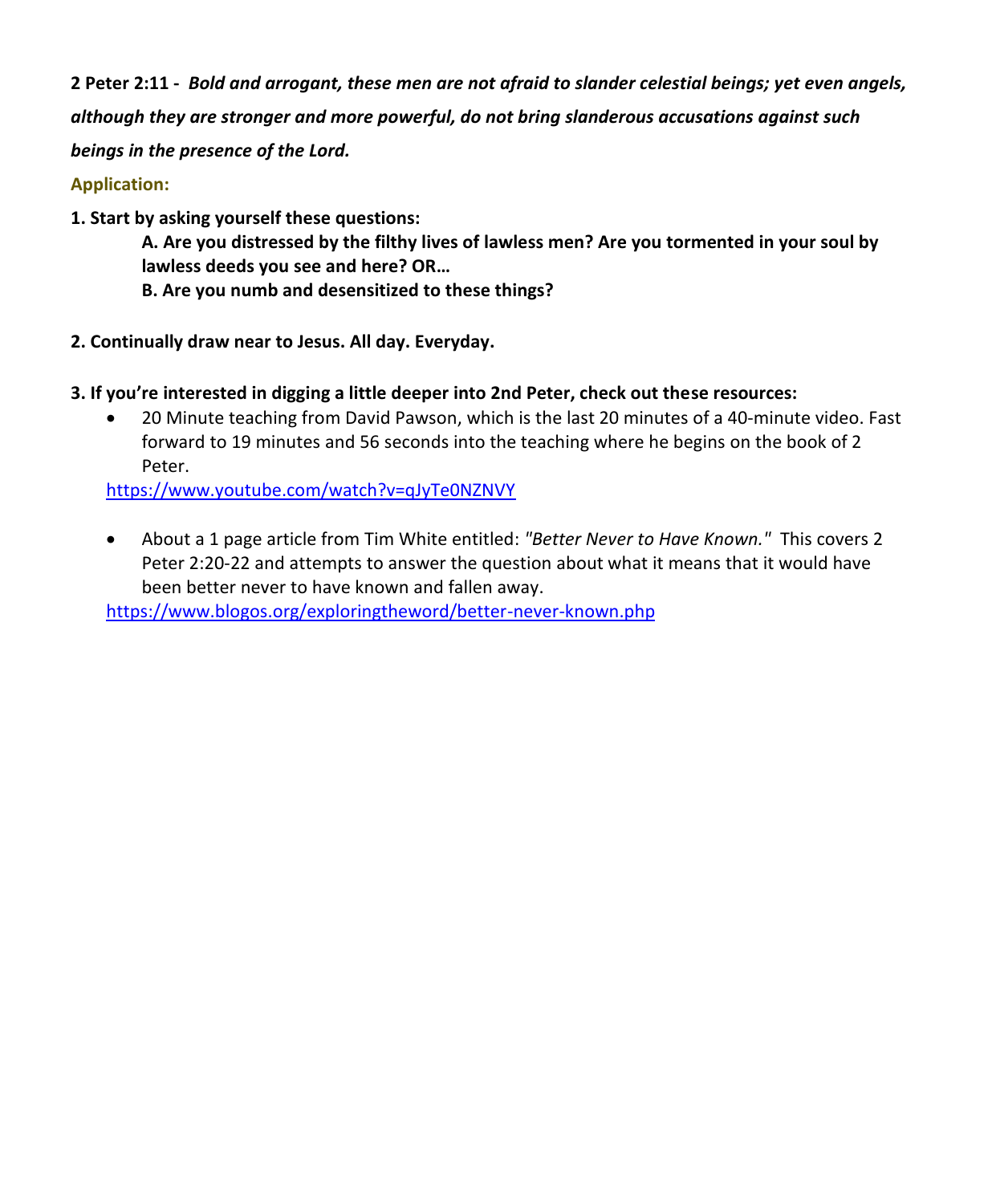# *Upcoming Events*

- **Aug 8** 8:30am Sunday School Guide Class 9:30am – Pastor Doug, Communion **Aug 10** 8:00am – Prayer Meeting **Aug 13** 5:30pm – Wedding Rehearsal **Aug 14** 2:00pm – Wedding Ceremony of Brian Tenpas & Jackie Clark *The congregation is invited to attend the ceremony.* **Aug 15** 10:00am – Outdoor Worship Service
	- 11:30am Church Picnic & Car Show & Tell

### **Who May Participate In Communion?**

"We welcome all those who are displeased with themselves because of their sins, but who nevertheless trust that their sins are pardoned and that their remaining weakness is covered by the suffering and death of Christ, and who also desire more and more to strengthen their faith and to lead a better life. Hypocrites and those who are unrepentant, however, eat and drink judgment on themselves." (Heidelberg Catechism Q&A 81; 1 Cor. 10:19-22; 11:26-32)

Paul challenges believers to participate in communion in a manner that is sincere and authentic. He writes to the church in Corinth…

*"Eat the bread or drink the cup of the Lord in the right way. Don't do it in a way that isn't worthy of him. If you do, you will be guilty. You'll be guilty of sinning against the body and blood of the Lord. Everyone should take a careful look at themselves before they eat the bread and drink from the cup." (1 Cor. 11:27-28 NIRV)*

So, we welcome any who are trusting in Jesus to forgive their sins to participate in the Lord's Supper. If your child understands the above statement, they too are welcome to the table. As well we want to urge those who trust Jesus to join with us in ministry as active confessing members. Check out "Discovering Membership" online or at the information table.

## *Youth News*

**Tuesday** – Middle School service project: Serving a meal to the Alto Fair carnival workers. Meet at the West end of the booth tent at 4:45pm. Afterward we'll go swimming at Bob and Jodi Kloosterboer's house until 7pm.

Incoming 6th grade: Bring a salad (to serve 10)

Incoming 7th grade: 9x13 pan or crock pot of lasagna

Incoming 8th grade boys: 2 dozen bars or cookies

Incoming 8th grade girls: 1 gallon of chocolate or white milk, or two 2 liters of soda

**Wednesday and Thursday** – We're still trying to fill a few more spots at our Iced coffee and cotton candy booths for the Alto Fair. Contact Jessa if you are not already signed up or if you'd be willing to take an extra shift.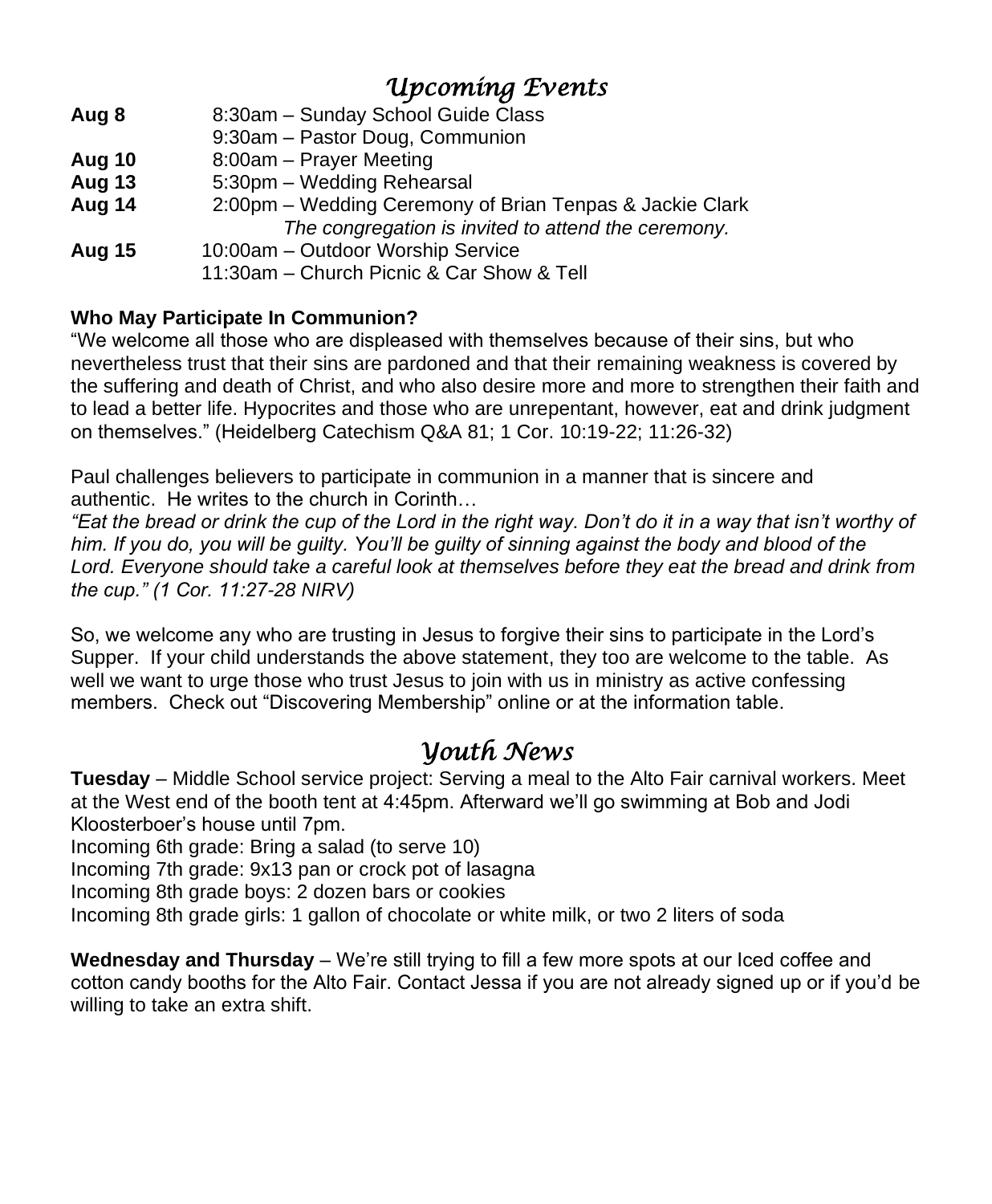# *Bulletin Board News*

**Offering** may be placed in one of the three white offering boxes located in the lobby. Upcoming benevolent schedule: 8/8 The Union, 8/15 Missionary Salary, 8/22 Regular Benevolence, 8/29 Brandon Food Pantry.

Congrats to Bev Kowalski as she celebrates her 85<sup>th</sup> birthday on August 14<sup>th</sup>.

**Accepting School Supply Donations** – Take advantage of the back-to-school deals and help us stock up on Operation Christmas Child supplies. We are looking for some more pens, pencils, pencil sharpeners, binder clips, crayons/colored pencils/markers, notebooks, and erasers. Any items to donate can be placed in the tote by the Children & Families Area. Thanks!!

**Outdoor Worship & Church Picnic –** Join us Sunday, August 15<sup>th</sup> at 10am for outdoor worship followed by the church picnic and a vehicle show and tell at 11:30am.The church will provide the sandwiches, chips, drinks, and tableware.

*Please bring lawn chairs/blankets to sit on as well as:* Last name A-G: 2 dozen bars/cookies Last name H-R: fruit/jello salad to serve 10 people Last name S-Z: veggie/lettuce/pasta salad to serve 10 people

Check your church mailbox for more details.

# *Opportunities to Get Involved*

**Teacher Needs –** We have openings for teaching/helping in multiple grades for both Bible Class and Sunday School this upcoming school year. If you're interested or want more information, please contact Adrea.

**Sunday School Snack Servers –** We are looking for volunteers to serve the cookies and juice to the kids before Sunday School (right after the church service) September – May. If you would like to be added to this schedule, please contact Adrea.

**Alto Fair Booth –** We are looking for volunteers to sit at the ARC's booth at the Alto Fair (Aug 11-12). This is a great way to catch a break in the shade and chat with a bunch of people as they walk through the booths. If you're able to help with this, please sign-up at the Information Center.

**Summer JAM** – All 3-year-olds – incoming  $5<sup>th</sup>$  graders are invited to join us for Summer JAM (Jesus and Me) during the service every 2<sup>nd</sup> Sunday of June, July & August. Kids will be invited to the basement before the sermon starts for games, activities or crafts focused around a Bible lesson just for kids (split into PreK & elementary groups).